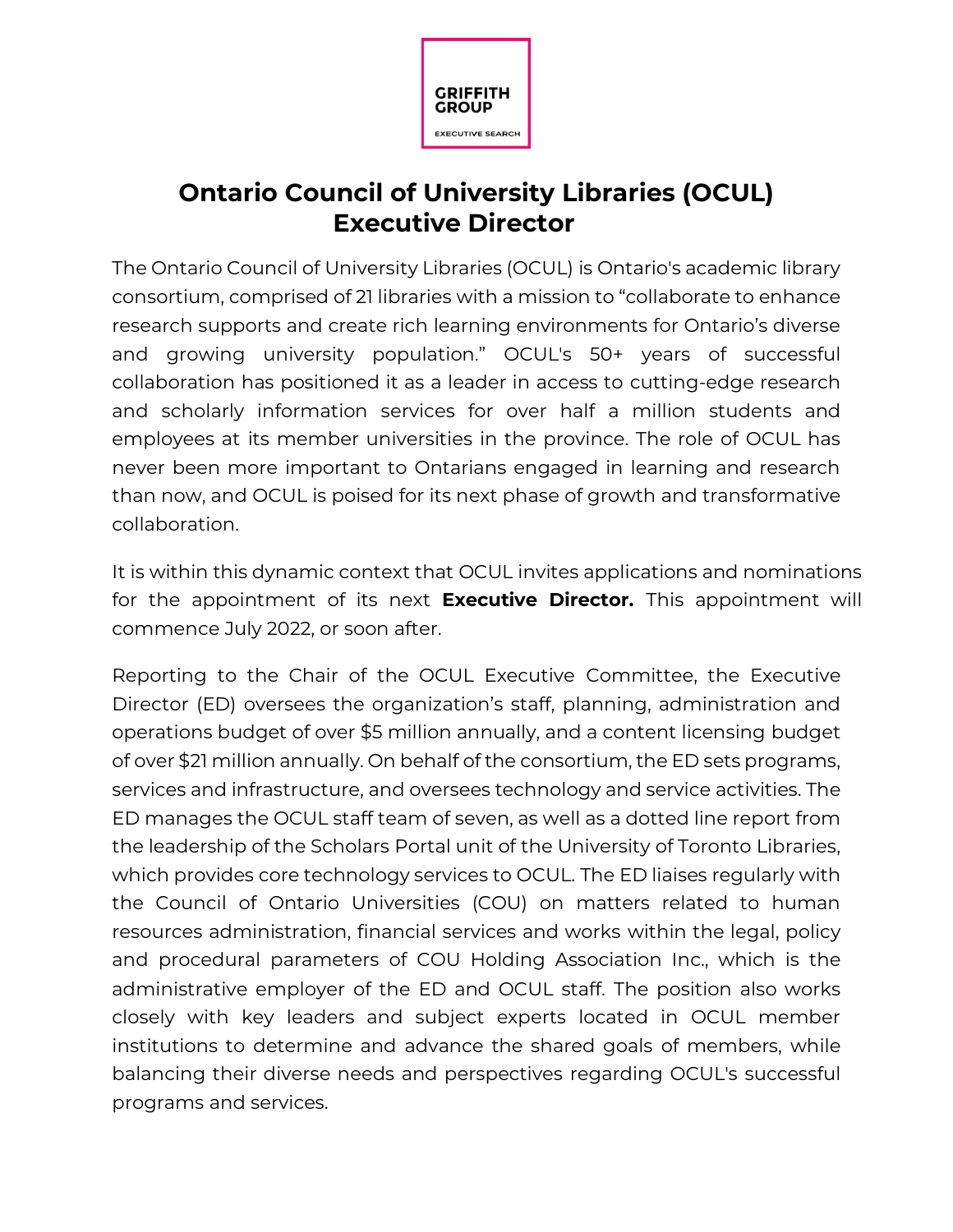OCUL is a member-driven consortium with a history of innovation and leadingedge collaborative services to enhance learning and research for Ontarians. This appointment calls for exceptional interpersonal, cultural, and communication competencies, and the ability to proactively develop and maintain effective working relationships with Board members, constituents, colleagues, and stakeholders at all levels.

As the ideal candidate, you have experience in a university library, academic environment, relevant association or member-based organization with a collaborative leadership culture. Your tenure includes successful and progressive leadership roles, and experience in human resource management and advocacy to funding and government entities. You are skilled at effective budget development and fiscal management, and are adept at developing and implementing financial strategies, including cost sharing, budget sustainability and grant writing. You have experience with electronic resource license negotiations and familiarity with all aspects of electronic resource management practices. As a lifelong learner, you keep abreast of emerging issues, trends, and best practices affecting academic libraries and scholarly communication, providing you the confidence to articulate, advise, and contribute to national and international dialogues on behalf of OCUL. Candidates must have a demonstrated commitment to equity, diversity, inclusion and accessibility, and the ability, commitment, and motivation to help create and sustain a transparent and collaborative culture. Applicants must hold a degree from an accredited Master's level program in library and information studies, or relevant equivalent postgraduate degree, or a postgraduate degree along with relevant experience.

OCUL is committed to fostering a collegial culture grounded in equity, diversity, and inclusion. The organization and its members encourage applications from women, racialized/persons of colour, Indigenous Peoples, persons with disabilities, persons of all sexual orientations and gender identities and all candidates who would contribute to the diversity of the community.

To apply or explore this exceptional leadership opportunity with the OCUL, please submit a curriculum vitae along with a cover letter in confidence to **Jane Griffith** [\(jane@griffithgroup.ca\)](mailto:jane@griffithgroup.ca) and **Sam Walton**